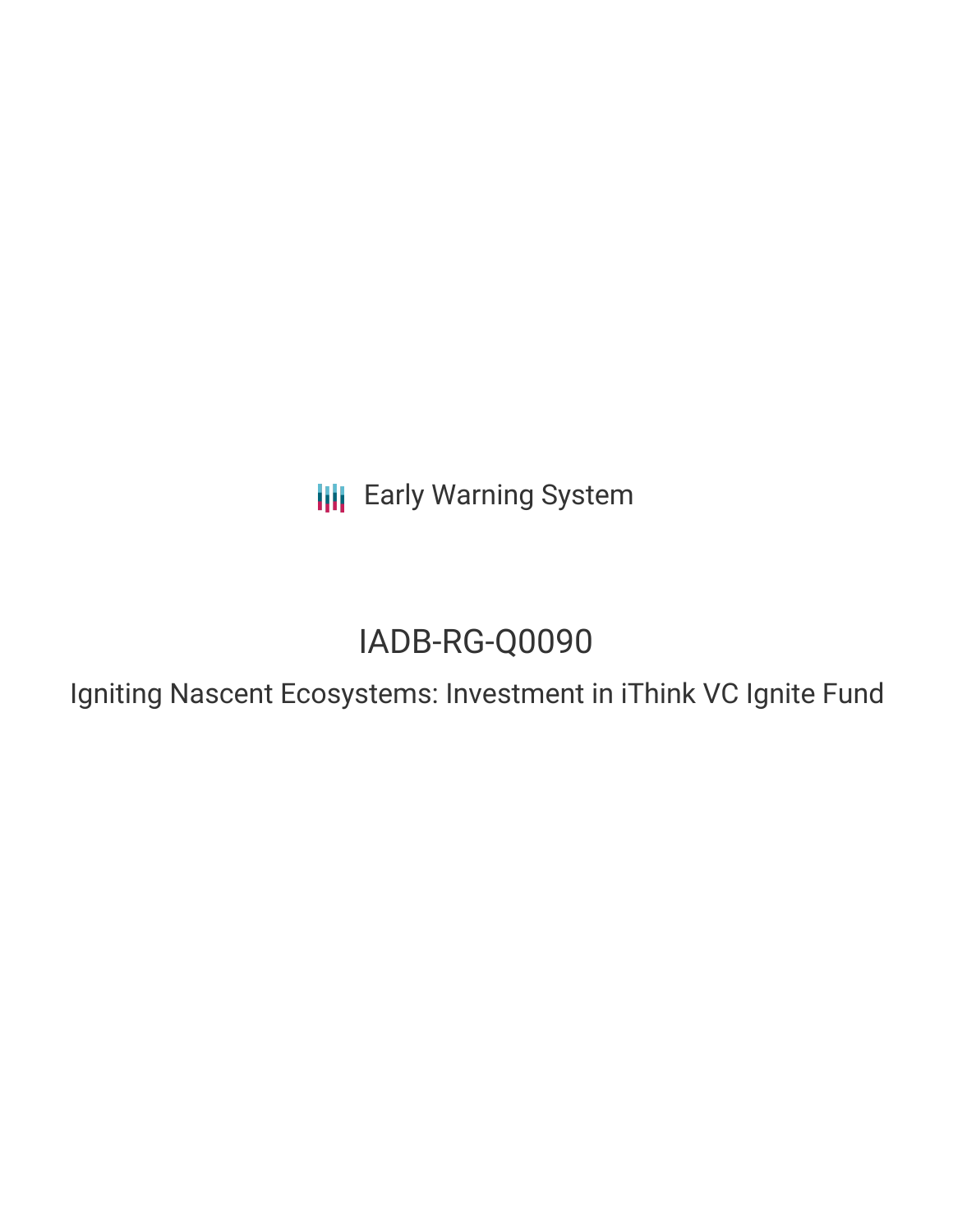

## **Quick Facts**

| <b>Countries</b>               | Bolivia, Paraguay                      |
|--------------------------------|----------------------------------------|
| <b>Financial Institutions</b>  | Inter-American Development Bank (IADB) |
| <b>Status</b>                  | Active                                 |
| <b>Bank Risk Rating</b>        | U                                      |
| <b>Voting Date</b>             | 2021-12-16                             |
| <b>Borrower</b>                | iThink VC Ignite Fund                  |
| <b>Sectors</b>                 | Industry and Trade                     |
| <b>Investment Type(s)</b>      | Equity                                 |
| <b>Investment Amount (USD)</b> | $$3.00$ million                        |
| <b>Project Cost (USD)</b>      | \$20,00 million                        |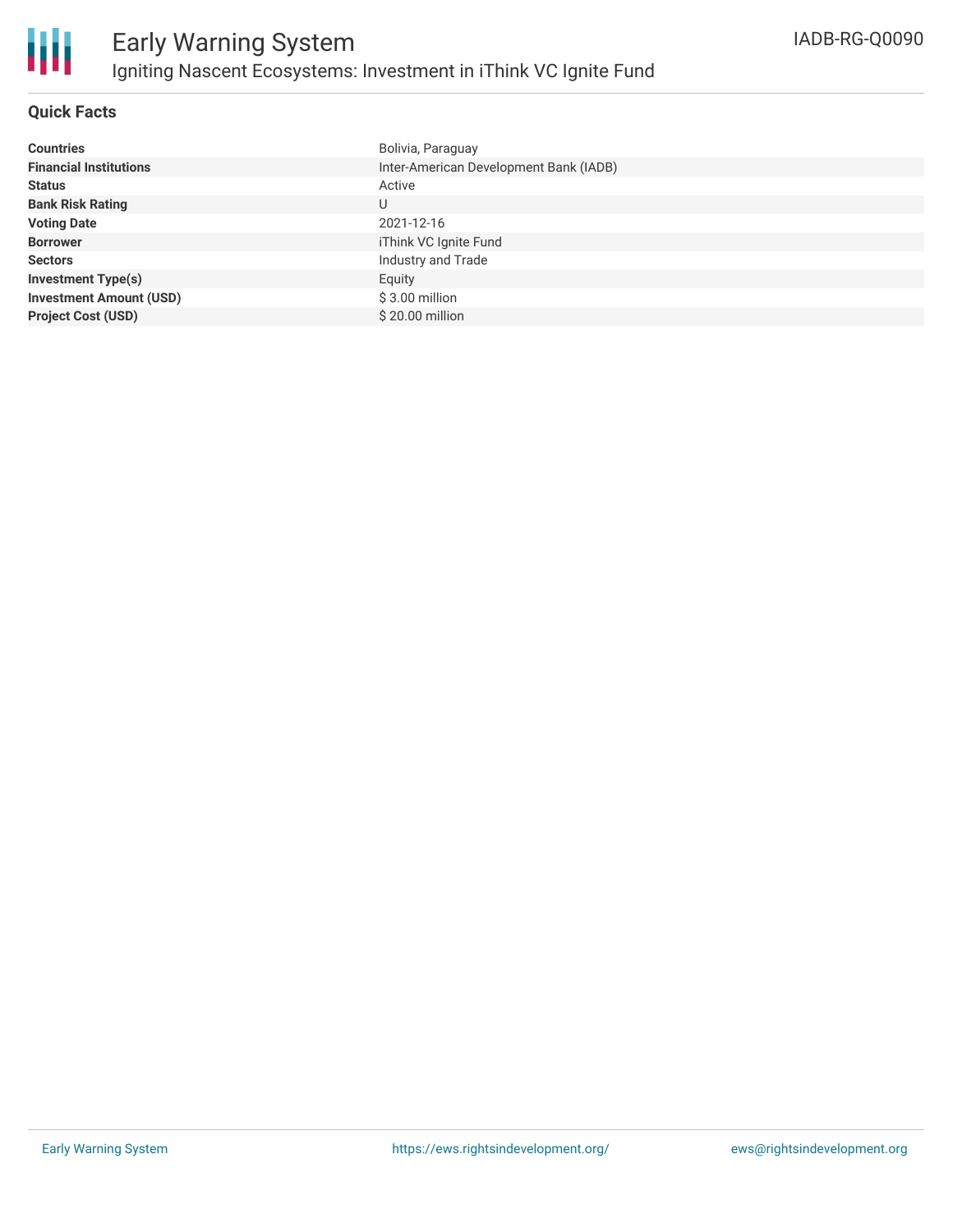

## **Project Description**

The objective of this project is to support and invest in iThink VC Ignite Fund, regional fund with a special focus on supporting and investing in Bolivian and Paraguayan early stage startups. Ignite fund will invest in up to 30 early stage startups in Latin America and the Carribbean with a special focus on igniting the Bolivian and Paraguayan ecosystem.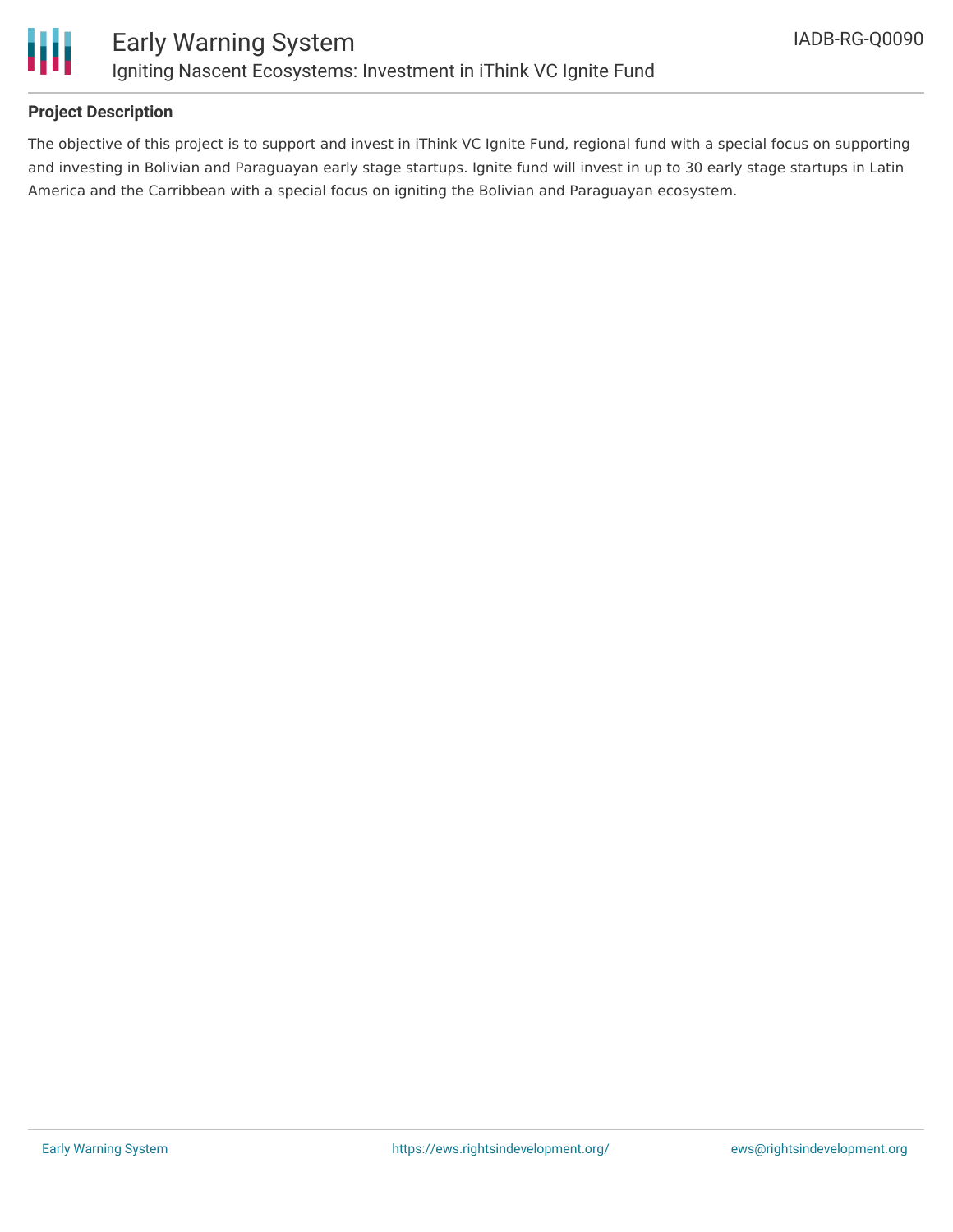

# Early Warning System Igniting Nascent Ecosystems: Investment in iThink VC Ignite Fund

#### **Investment Description**

• Inter-American Development Bank (IADB)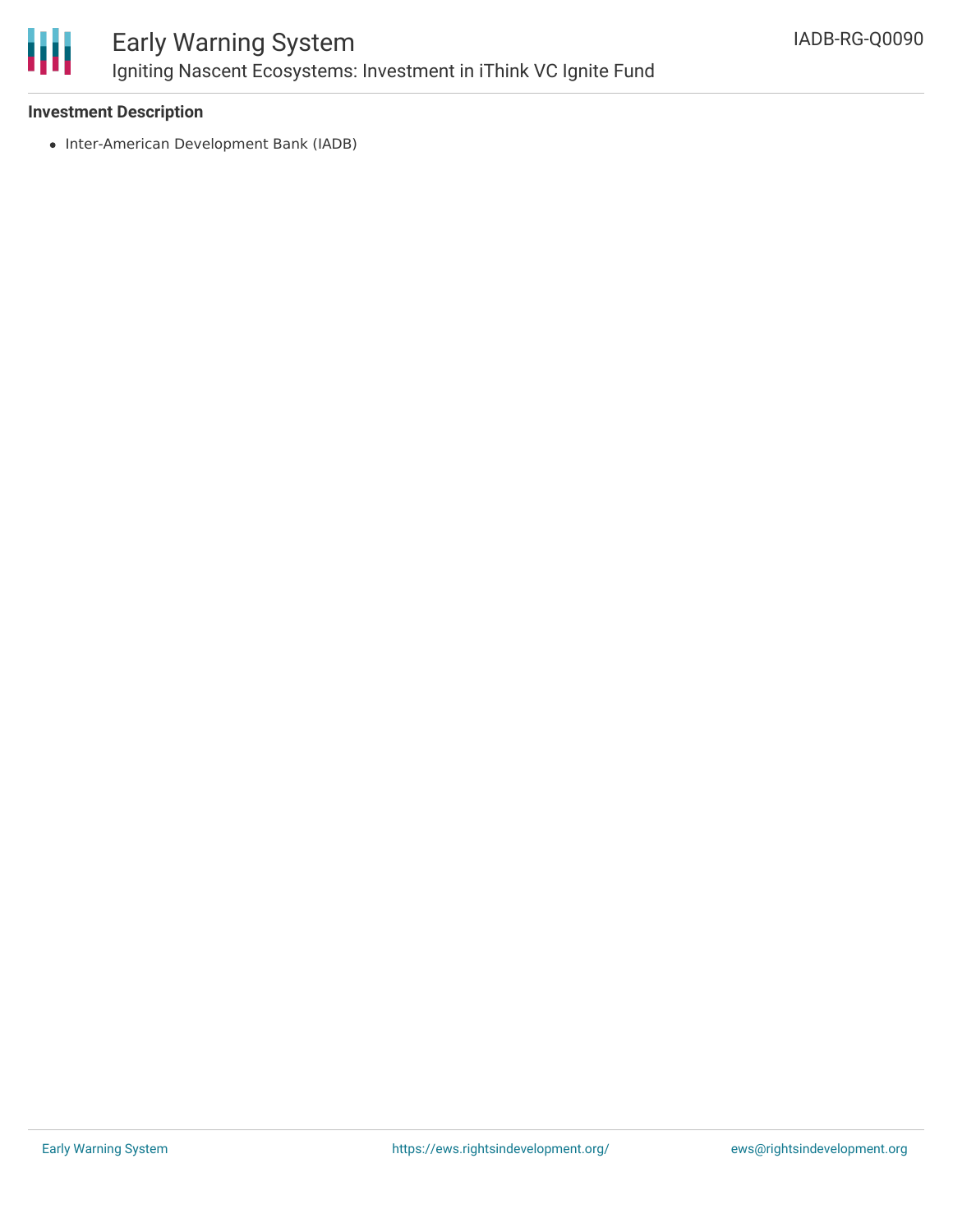

# Early Warning System Igniting Nascent Ecosystems: Investment in iThink VC Ignite Fund

| <b>Private Actor 1</b>                | <b>Private Actor</b><br>Role | <b>Private Actor</b><br><b>Sector</b> | <b>Relation</b> | <b>Private Actor 2</b>           | <b>Private Actor</b><br>2 Role | <b>Private Actor</b><br>2 Sector |
|---------------------------------------|------------------------------|---------------------------------------|-----------------|----------------------------------|--------------------------------|----------------------------------|
| Inter-American Development Bank (IDB) | Buver                        | Finance                               |                 | invests in iThink VC Ignite Fund | Client                         | Industry and Trade               |